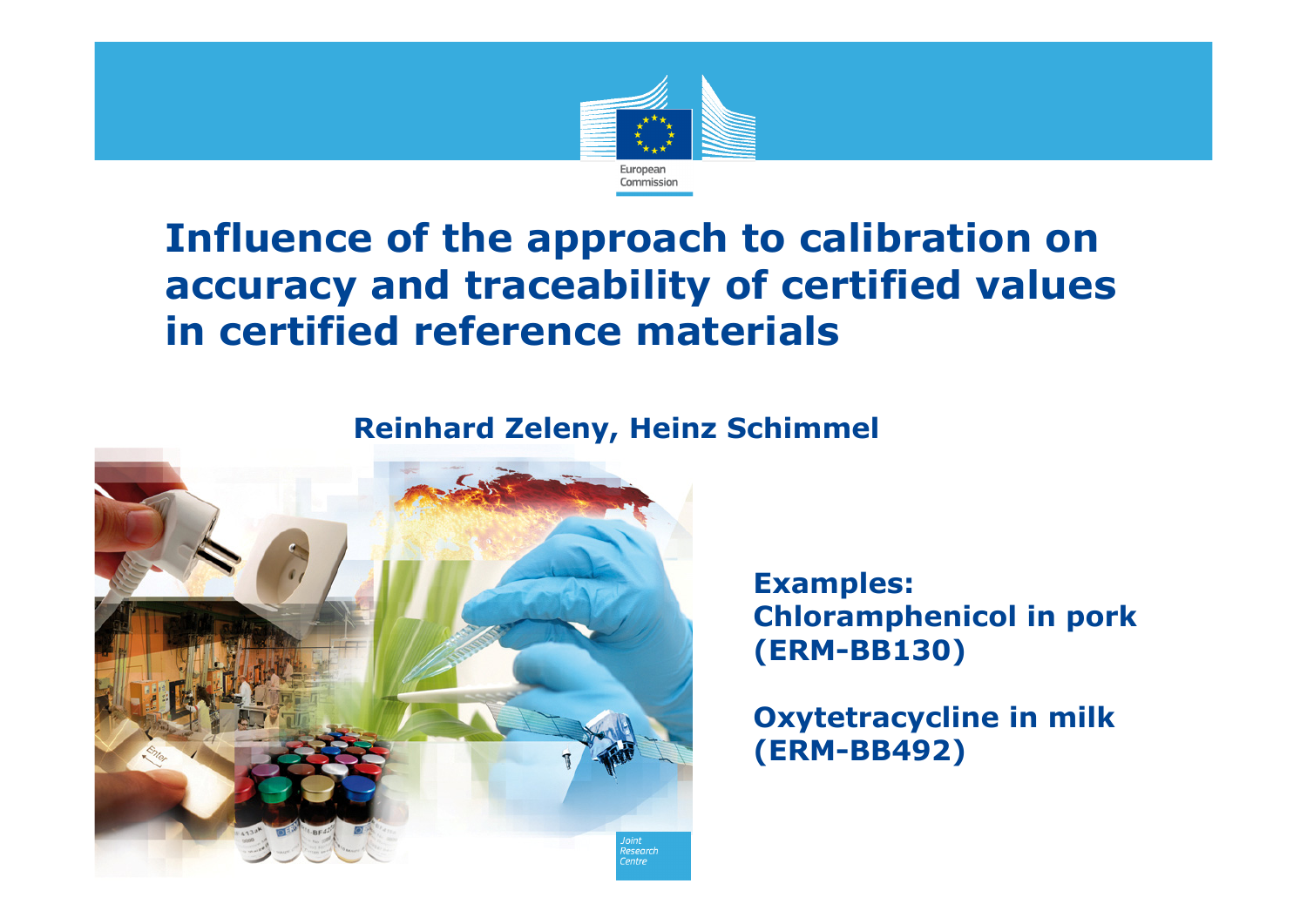

# **Outline**

Certification exercises at IRMM

Calibration approaches – common calibrant; in-house calibrant Pros and cons

The two examples (background information, materials, methods) ERM-BB130 (chloramphenicol in pork) ERM-BB492 (oxytetracycline in milk)

Techniques used for calibrant purity and identity assessment

Results

Interlaboratory comparisons – differences

Conclusions, take-home messages

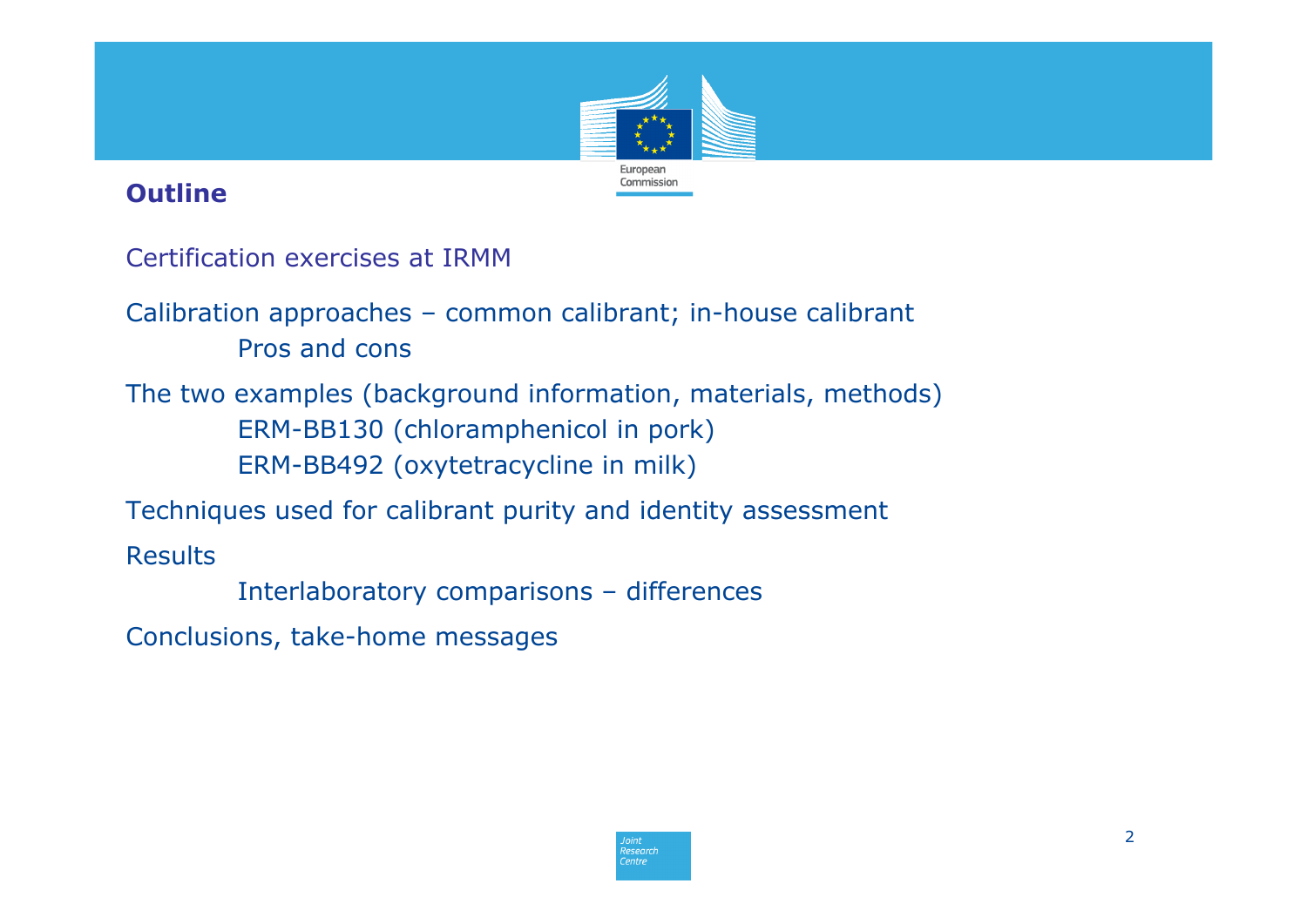

# **Certification approach at IRMM:**

Typically by intercomparison among expert laboratories

Qualification of laboratories:

a.) documented evidence of competency

validated method (fit-for-purpose for this exercise) - compulsory

method under scope of accreditation (ISO17025) - asset

satisfactory results in recent intercomparisons (e.g. PT studies) with same or

similar analyte/matrix combination

b.) dedicated study (preliminary intercomparison); blinded RMs as samples

Key:

Suitable study design

Clear instructions to participants

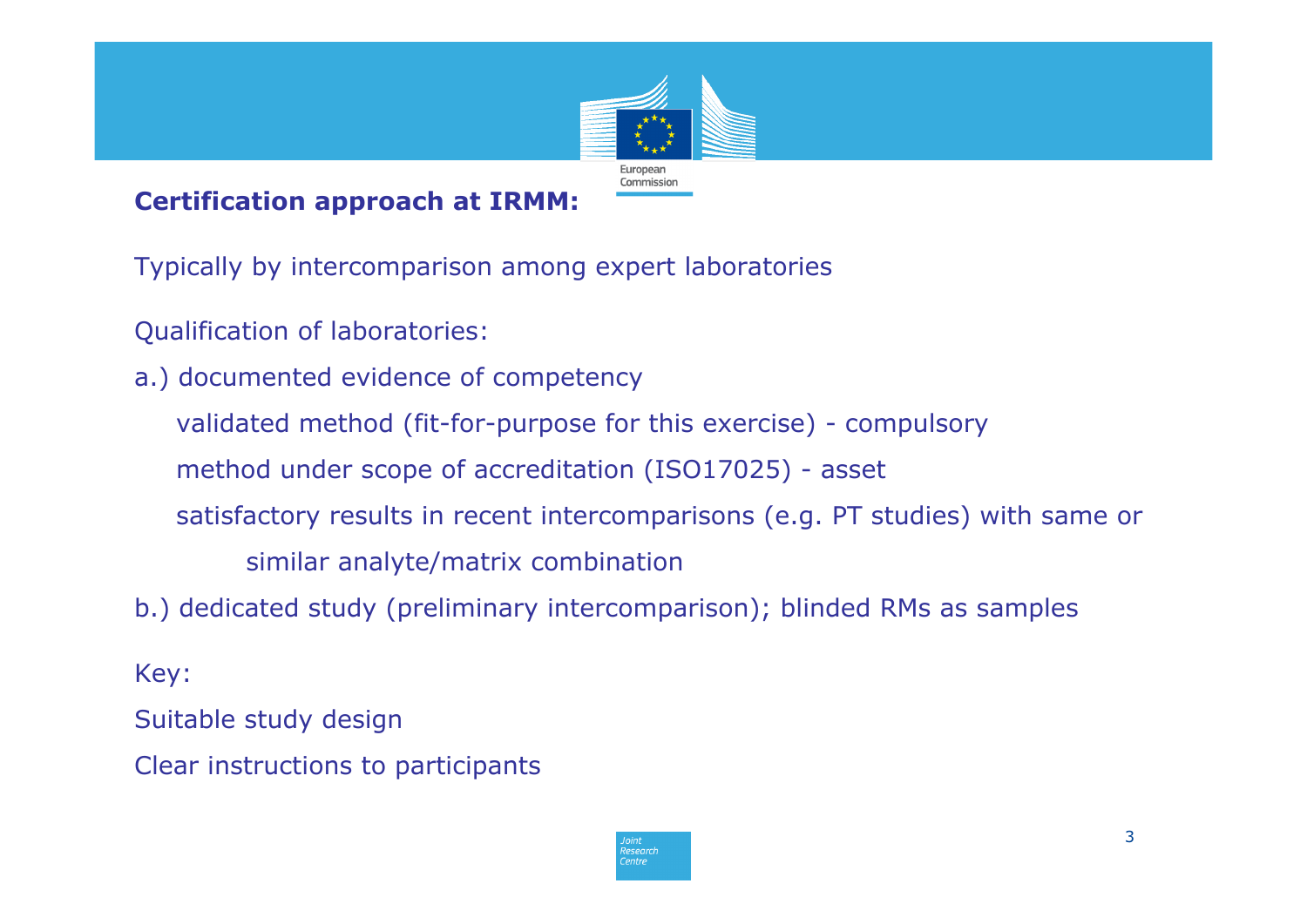

# **2 calibration approaches compared:**

"common calibrant"

Commercially available substance, extensively characterised for its purity and identity at IRMM and elsewhere (fulfils RM requirements); shipped to ILC participants

"in-house calibrant"

Commercially available substance (different sources), defined in SOP of laboratory method; usual approach: purity taken as indicated by provider

# **Each laboratory:**

2 calibration curves made for each measurement

- 1.) one with the common calibrant
- 2.) one with the in-house calibrant
- 2 results submitted

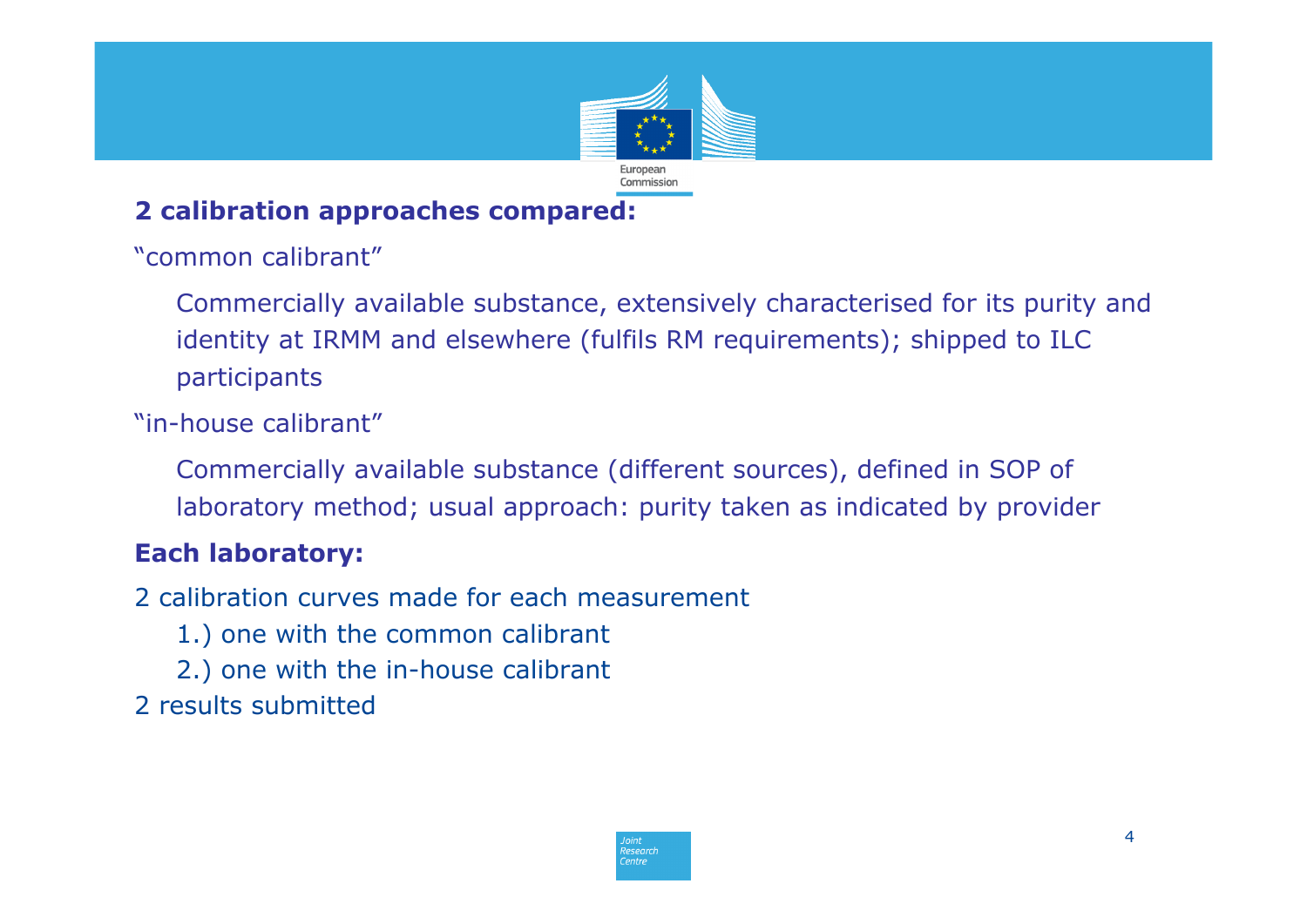

# **2 calibration approaches compared – some pros and cons**

# *Common calibrant*

- + Proper estimation of uncertainty related to purity
- + Transparent and unequivocal situation as concerns metrological traceability
- Unavailability of calibrant new batch with different purity

## *In-house calibrant*

- + More rugged data if (trustworthy) calibrants from different sources are used
- + Avoid potential systematic bias
- Very often, "standards", "reference standards", "reference materials" (…) do not fulfil RM requirements!
- Purity value not clear ("only" HPLC/GC area % ?; water included ?; what is the ± value ?, etc.)

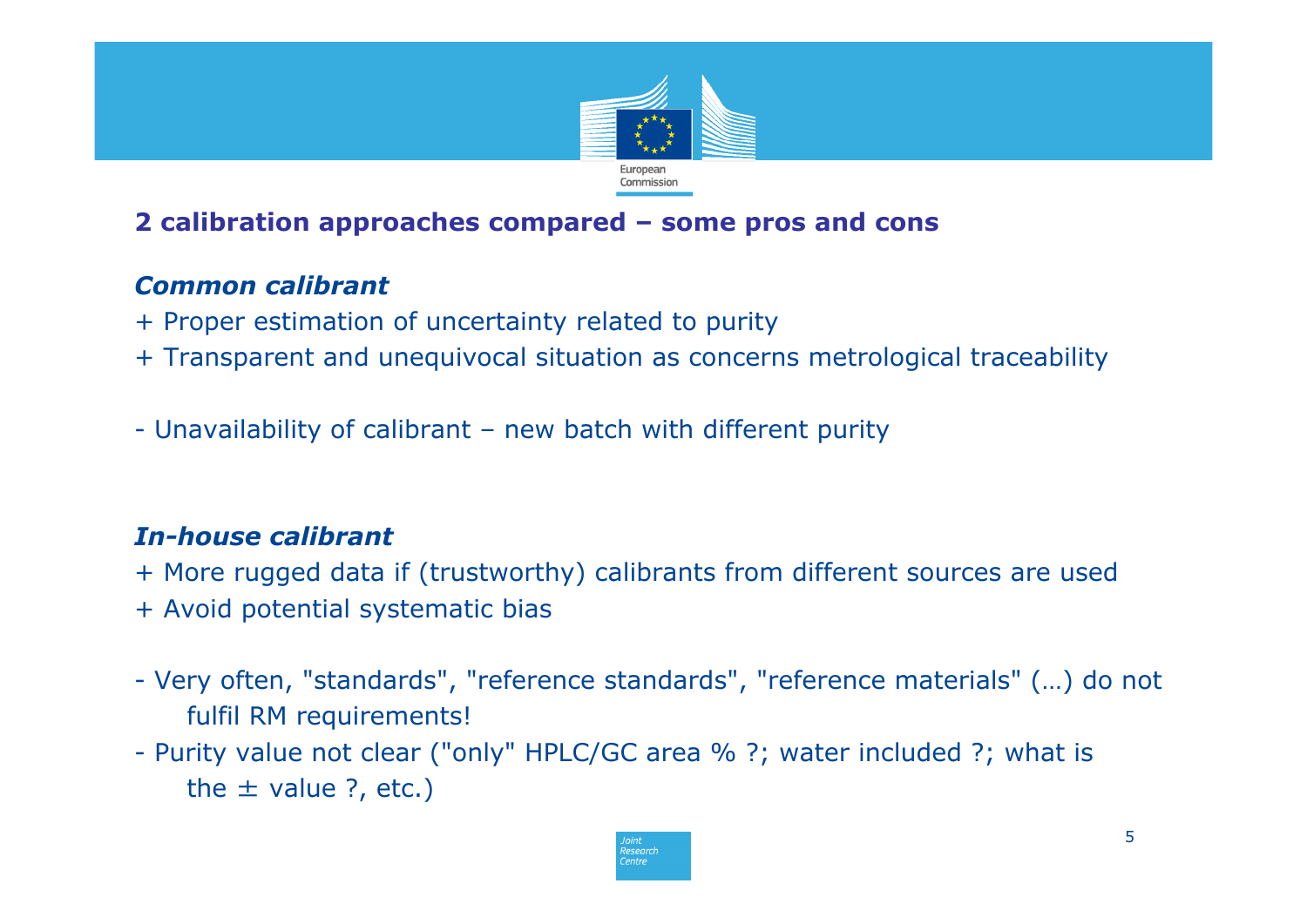

Broad-spectrum antibiotic and highly effective against many pathogenic Grampositive and Gram-negative bacteria, rickettsiae and mycoplasmas

Banned in the EU since 1994 as the uptake of CAP in humans can cause serious haemotoxic effects such as agranulocytosis, aplastic anaemia, and leukemia

MRPL (minimum required performance limit) in the EU since 2003: 0.3  $\mu$  g/kg in various food matrices (Commission Decision 2003/181/EC)

Processing: incurred pork meat, lyophilised, cryogenically milled, mixed with blank pork powder to desired target concentration around 0.3  $\mu$  g/kg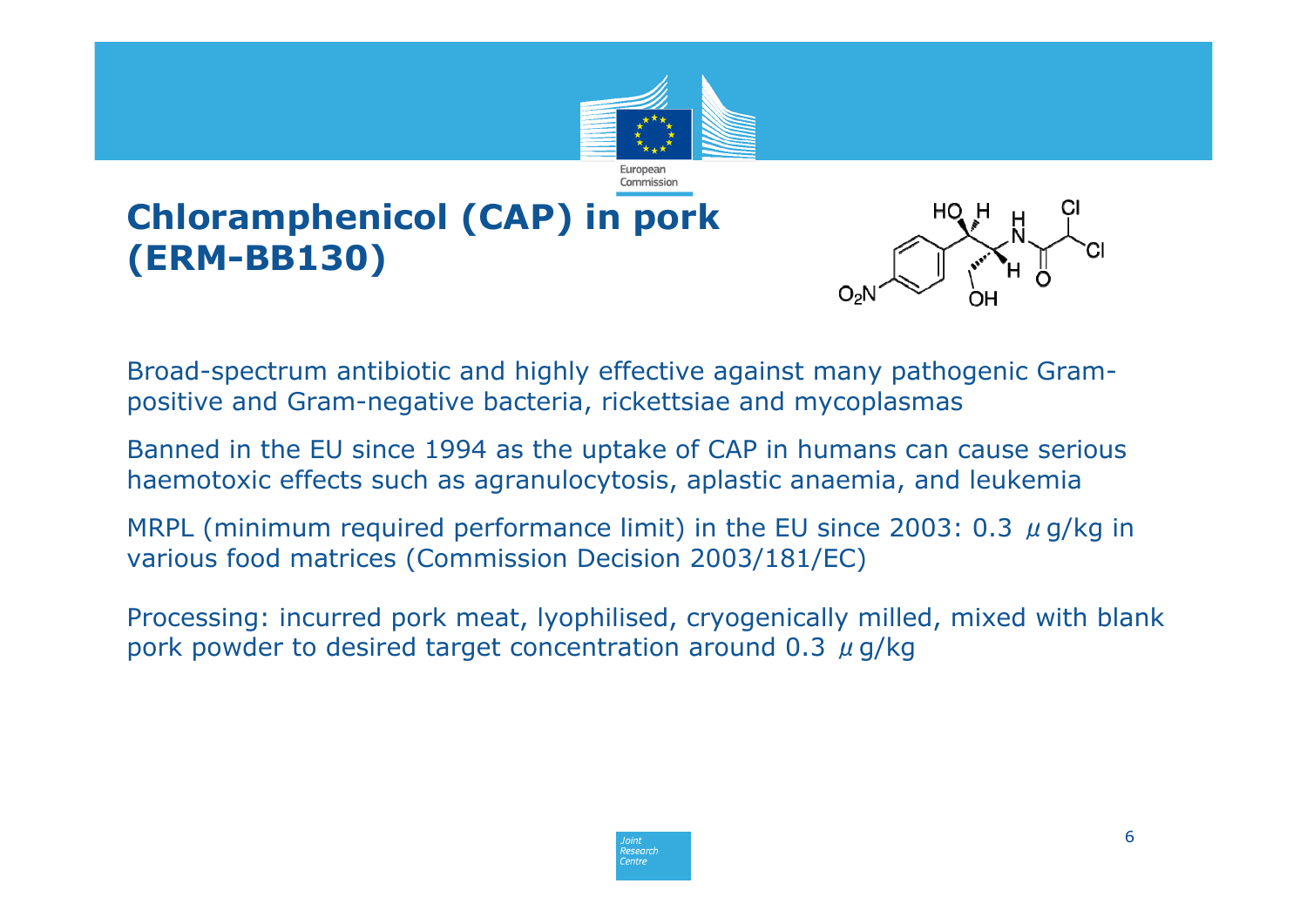

# **Methods**

Sample preparation part Differences in:•Sample intake  $(1 - 5$  g reconstituted material) •Type of extraction solution (e.g. ethyl acetate; McIlvaine buffer) •Clean-up (e.g. none; defatting with isooctane; reverse-phase SPE) •Type of internal standards (e.g.  $d_5$ -CAP; <sup>37</sup>Cl<sub>2</sub>-CAP)

Calibration: neat standards, matrix-matched

Analytical part LC-ESI-MS/MS (neg. ESI, tripe quad; MRM) Differences in : type of  $\mathsf{C}_{18}$  column; solvents, HPLC and MS used, HPLC settings (flow rate, injection amount); compound-dependent parameters (dwell time) as well as in source/gas-related MS settings (temperature; curtain gas)

GC-MS (ECNI, SIM)

Differences in : type of capillary GC column (coating); GC and MS settings (e.g. injection amount and type; carrier gas and flow rate; temperature gradient)

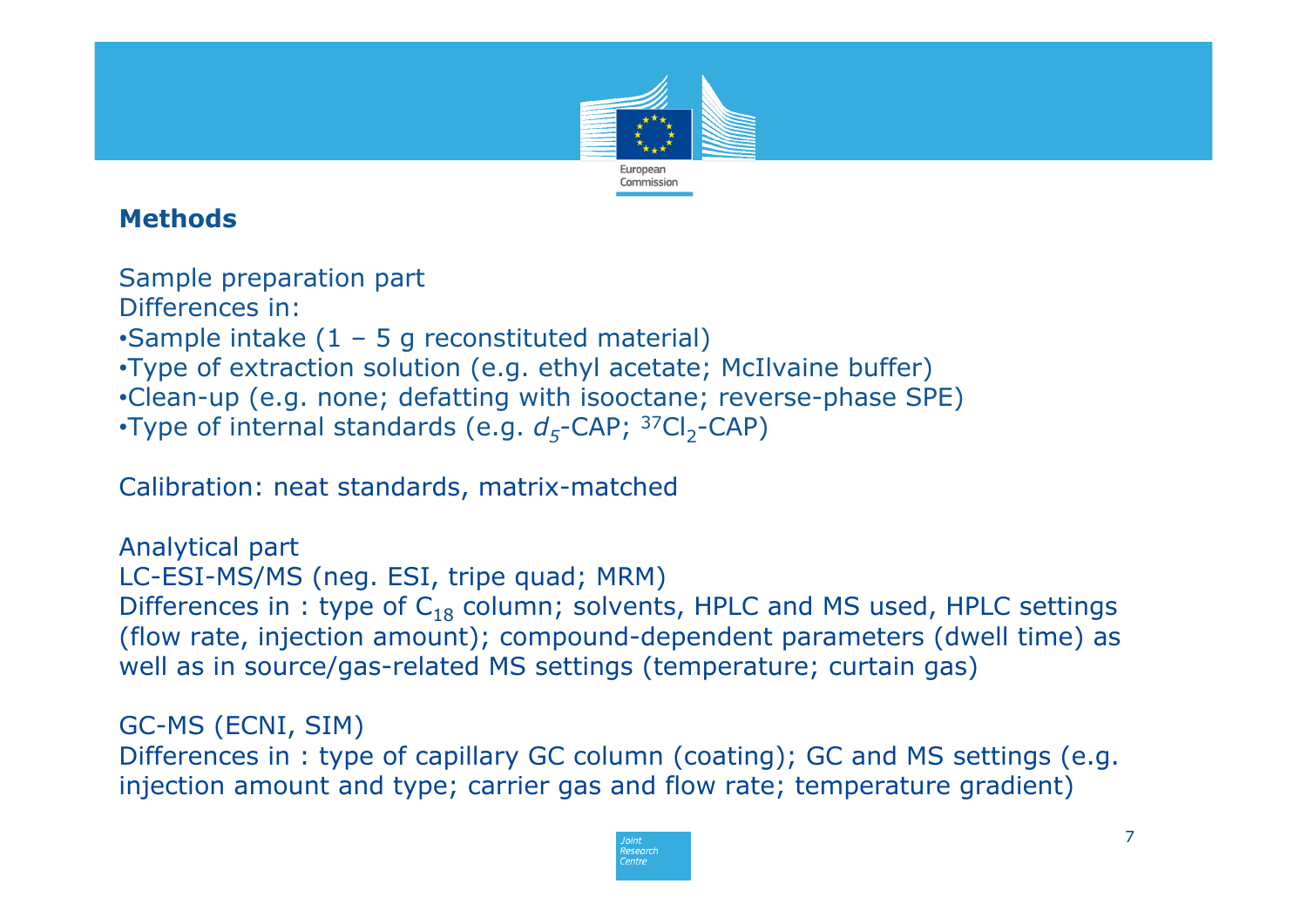

# **Oxytetracycline in milk (ERM-BB492)**

Oxytetracycline (OTC): broad-band antibiotic

Approved for use in food-producing animals, e.g. in dairy cattle: treatment of bacterial infections such as enteritis, pneumonia, and diphtheria

Maximum residue limit (MRL): 100  $\mu$  g OTC/kg milk [Commission Regulation (EC) No. 508/1999] NOTE: OTC is defined as the sum of OTC and its 4-epimer

Epimerisation: isomerisation at asymmetric C-atom in slightly acidic solution



Processing of material: skimmed milk, spiked with OTC, spray-dried

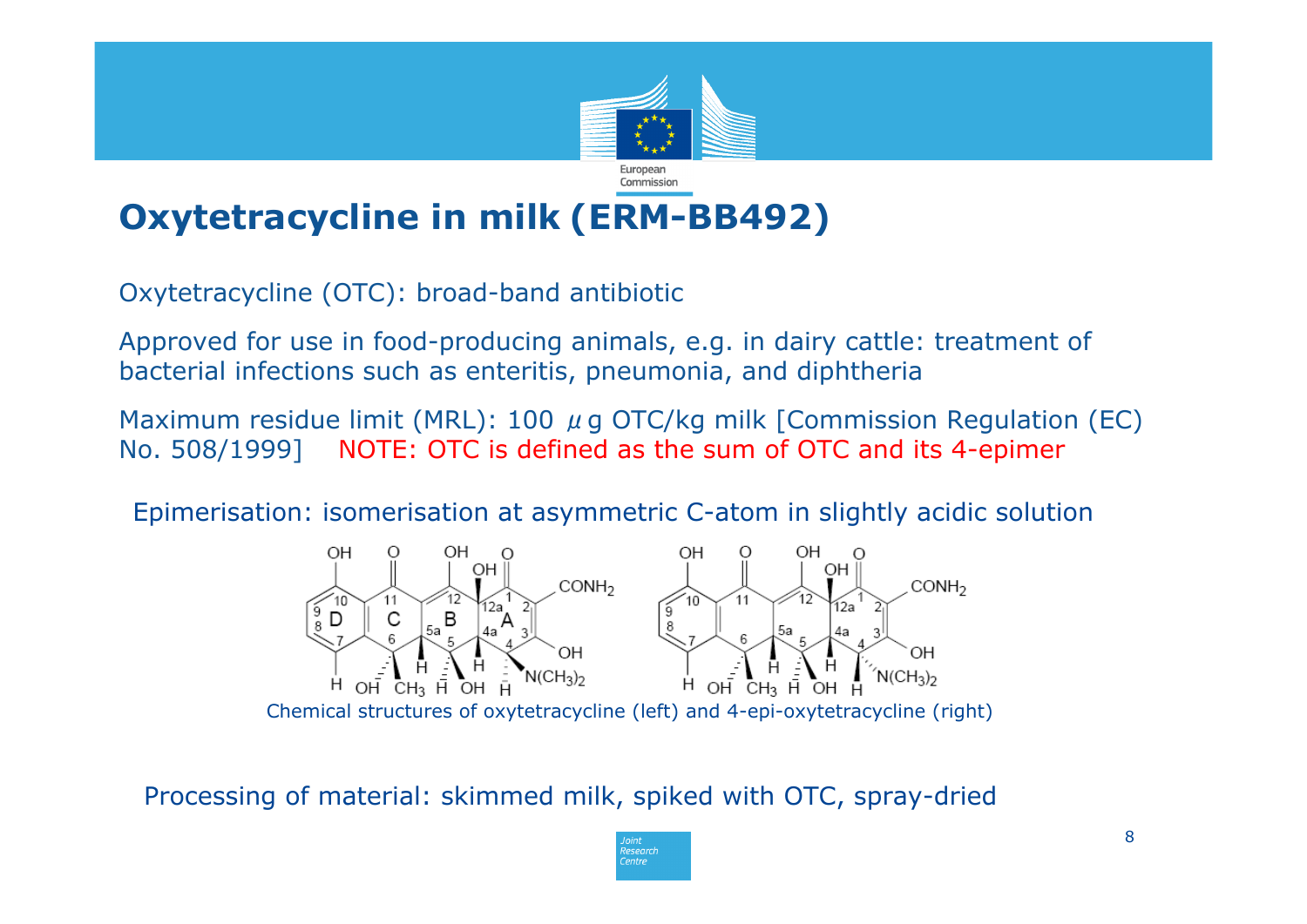

# **Methods**

Sample preparation part Differences in:•Sample intake (0.5 – 6 g reconstituted material) •Type of extraction solution (e.g. trichloroacetic acid; succinate buffer) •Clean-up (e.g. ultrafiltration; mixed-mode or reverse-phase SPE) •Type of internal standards (e.g. none; demeclocycline)

Calibration (all: matrix-matched)

Analytical part LC-ESI-MS/MS (pos. ESI, tripe quad; MRM) Differences in : type of  $C_{18}$  column; solvents, HPLC and MS used, HPLC settings (flow rate, injection amount); compound-dependent parameters (dwell time) as well as in source/gas-related MS settings (temperature; curtain gas)

LC-UVDifferences in : type of LC column (reverse-phase coating); injection amount, detection wavelength

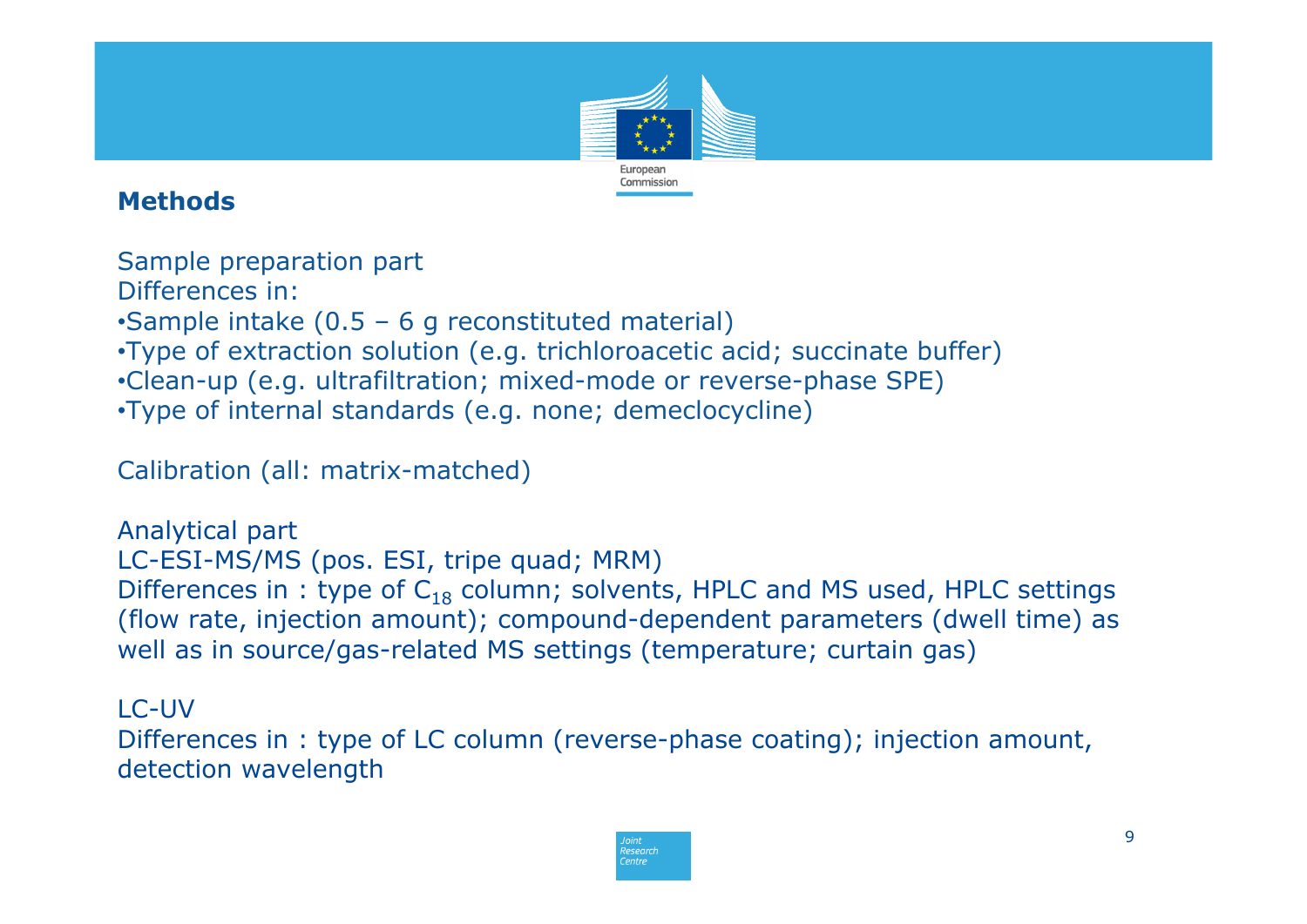

epi-OTC found in tissues such as kidney or liver, but not in milk (literature)

most routine methods (laboratories accredited to ISO17025 measuring OTC in food matrices) do not separate the two epimers by chromatography (which is easy to achieve), calibration only done with OTC

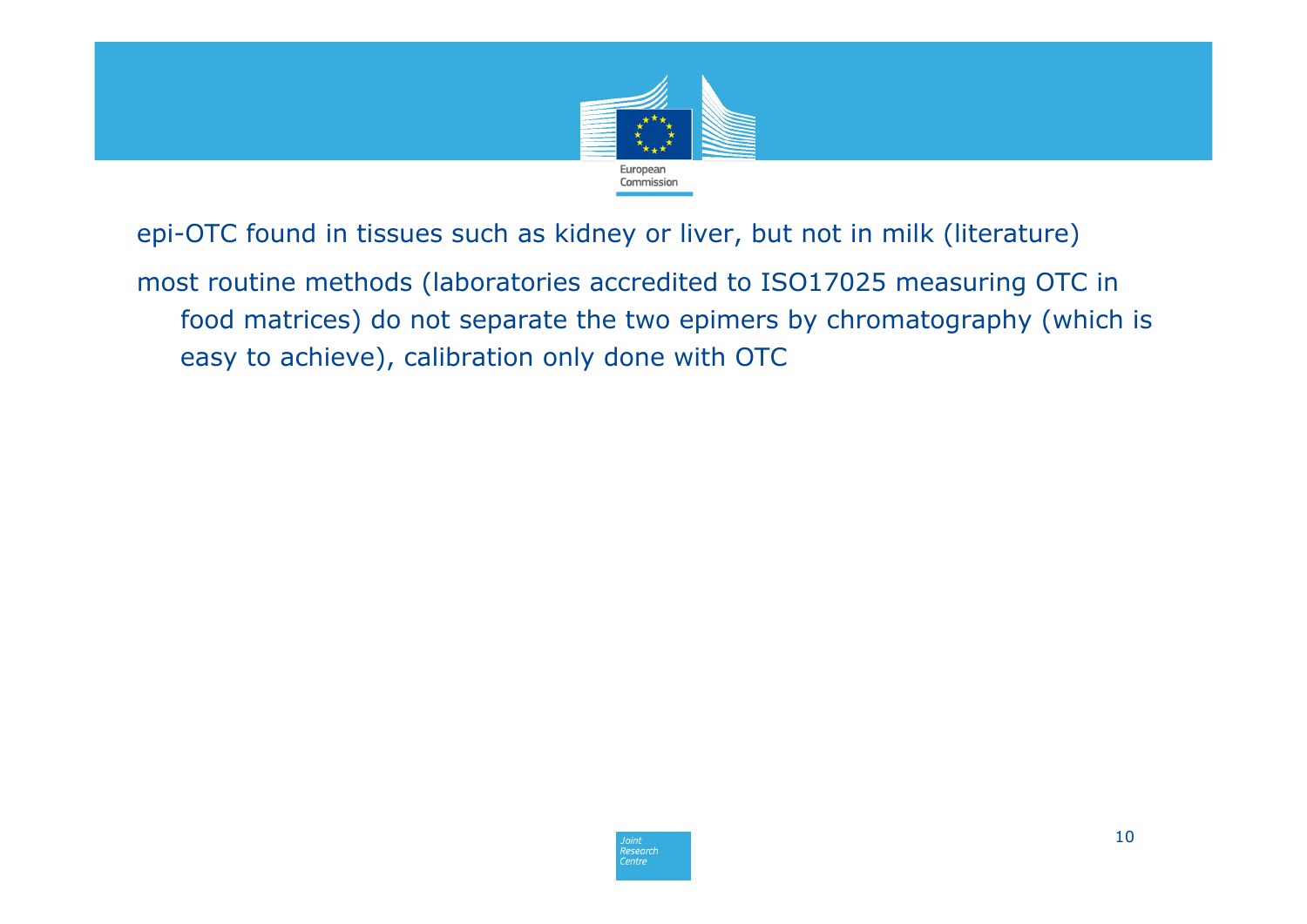

# **Techniques applied for purity and identity assessment**

qNMR (BAM, Spectral Service) qNMR (BAM, Spectral Service) HPLC-UV/DAD: different columns, solvent systems, detection wavelengths (IRMM, KU Leuven) Coulometric Karl-Fischer titration (IRMM) Total ash: Pharmacopeia 6.0 (SOLVIAS) **TG-FTIR (SOLVIAS)** DSC (IRMM)

LC-QTOF-MS (BVL)

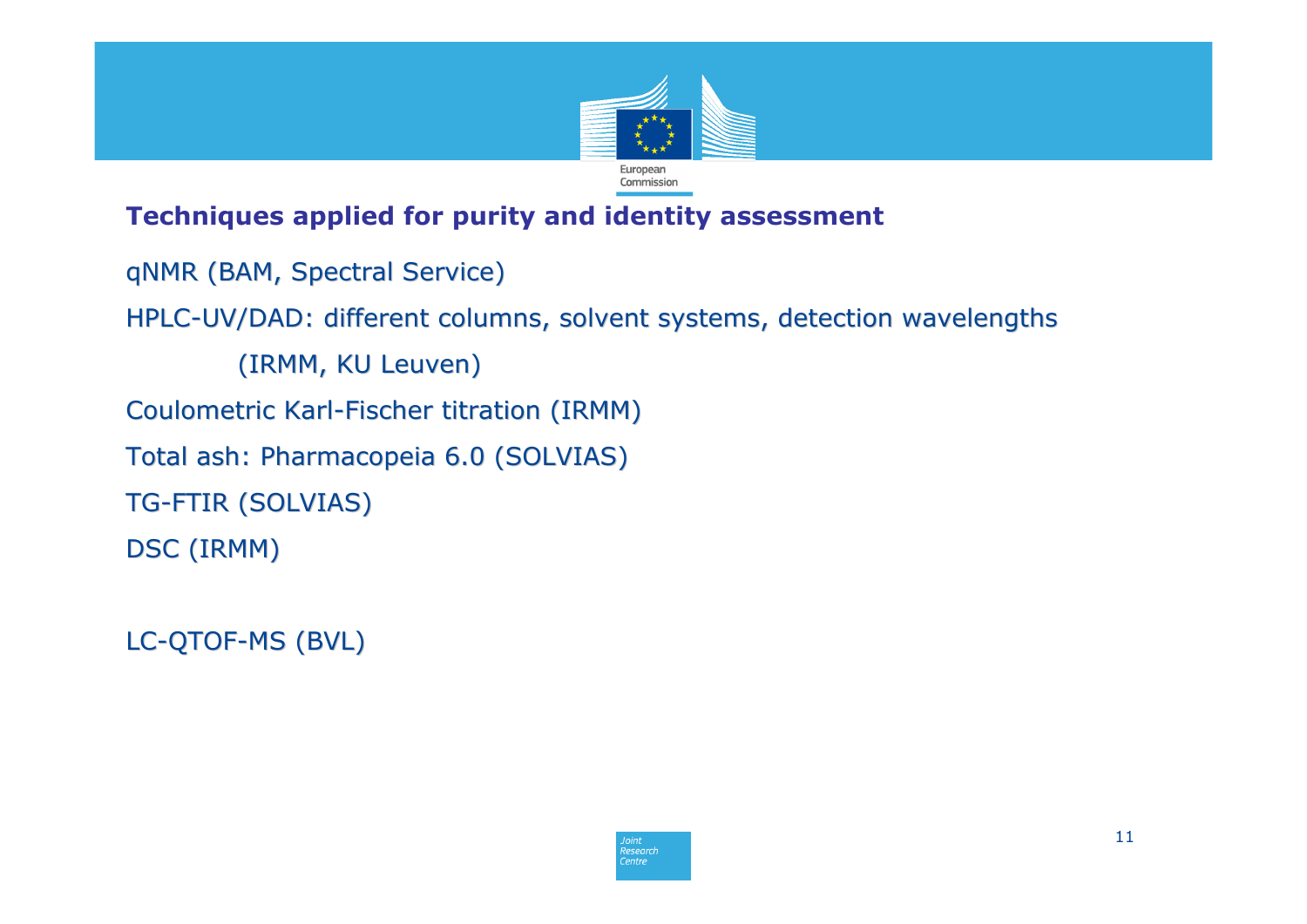

**Calibrant CAP**

Specification: >99.5 % (CoA indicated 99.8 area% HPLC)

Verification measurements:

- 1.) cKFT:  $0.09 \pm 0.02$  m/m %
- 2.) HPLC 200 nm, 99.73  $\pm$  0.02%; 273 nm, 99.83  $\pm$  0.01 %;
- 3.) ash: <0.05 % (below LOD of method) 3.) ash: <0.05 % (below LOD of method)
- 4.) TG-FTIR:  $< 0.05$  % (below LOD of method)
- 5.) DSC: no impurity detected 5.) DSC: no impurity detected
- 6.)  $qNMR: 99.6 \pm 0.03$  m/m % (k=2)

Identity check: LC-QTOF-MS, no other compounds detected

```
Purity assumed: 99.5%
Uncertainty: 0.5 * (100-Purity)/SQRT(3), 0.145 m/m %
```
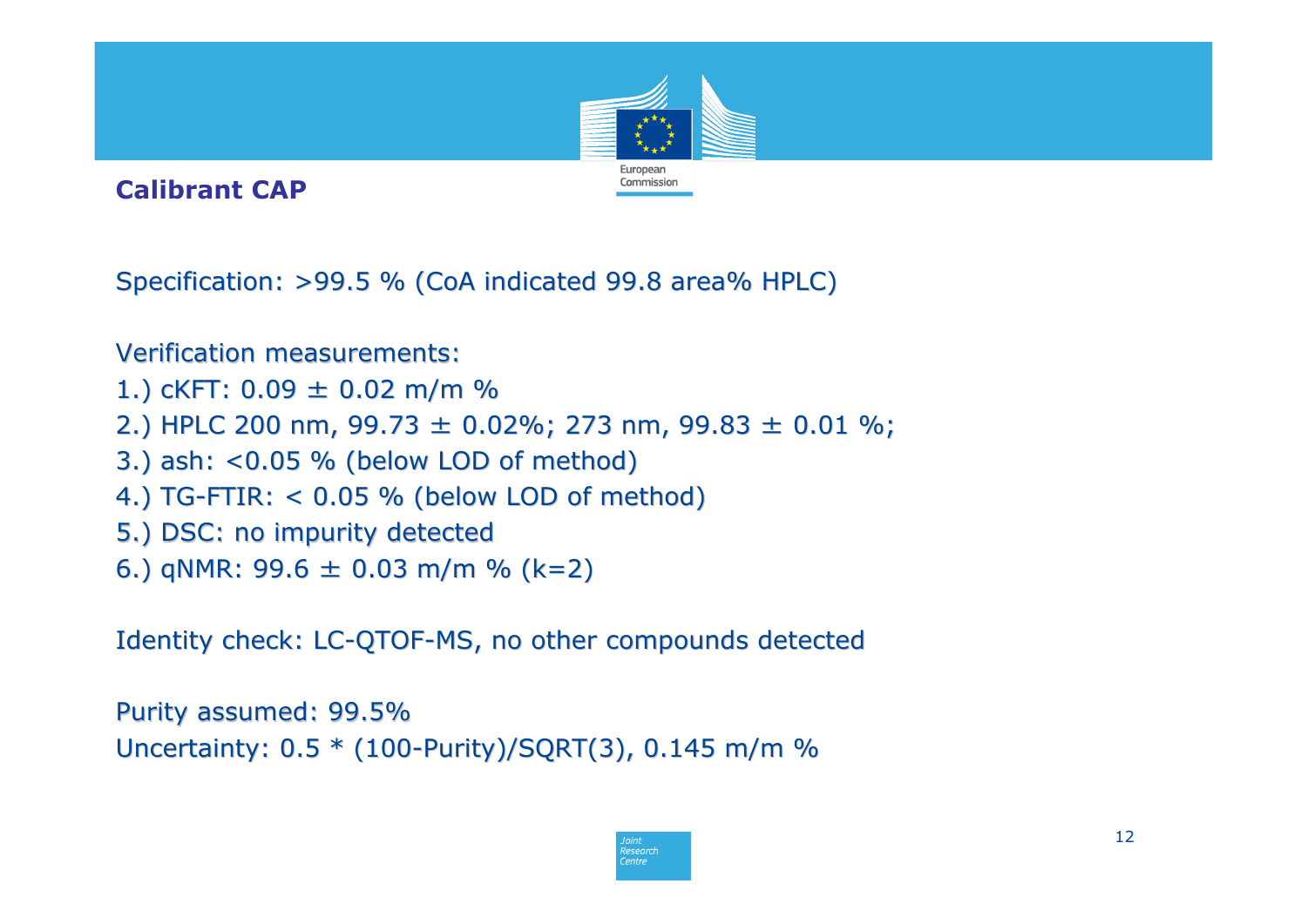

**Calibrant OTC**

Specification: 98.1 area% HPLC, 264 nm (CoA)

**Verification measurements:** 

- 1.) cKFT: 4.96  $\pm$  0.37 m/m %
- 2.) HPLC 220 nm,  $98.7 \pm 0.1\%$ ; 240 nm,  $99.1 \pm 0.1\%$ ;
- 3.) ash: <0.05% (below LOD of method) 3.) ash: <0.05% (below LOD of method)
- 4.) TG-FTIR:  $5.32 \pm 0.13$  m/m % (sum of water and residual solvents)
- 5.) DSC: not applicable (decomposition of compound) 5.) DSC: not applicable (decomposition of compound)
- 6.)  $qNMR: 94.34 \pm 0.061$  m/m %

Identity check: LC-QTOF-MS, 3 organic impurities identified

Purity assumed: 94.34 % Uncertainty: 0.5 \* (highest – lowest qNMR result)/SQRT(3), u<sub>cal</sub> = 0.569 m/m %

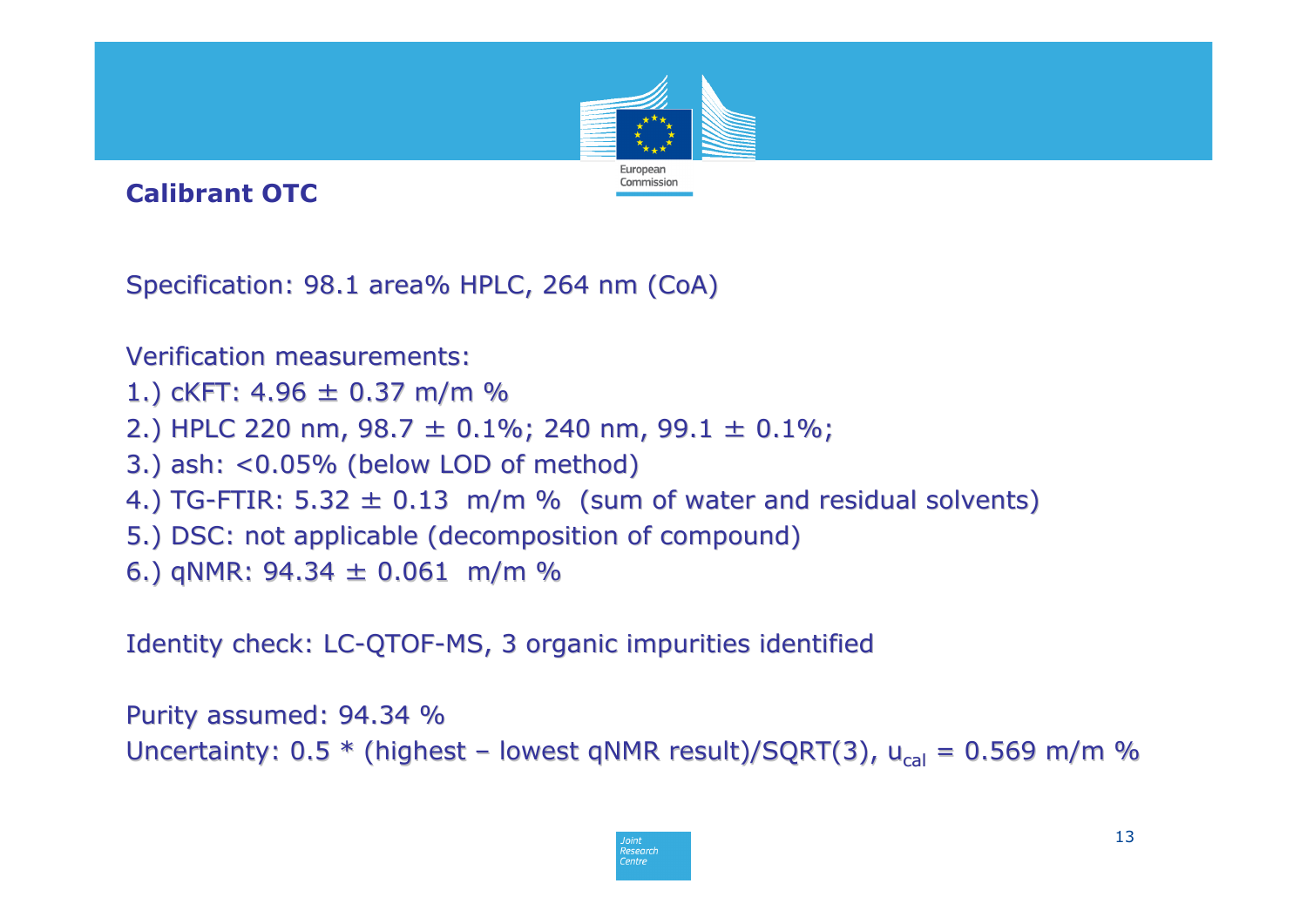

# **Characterization intercomparisons**

- ERM-BB130, CAP in pork
	- 16 laboratories
	- each lab: 2 days, 4 analyses/day: 8 independent analyses
	- all measurements under ISO17025 accreditation
- ERM-BB492, OTC in milk
	- 12 laboratories
	- each lab: 3 days, 3 analyses/day: 9 independent analyses
	- 10 laboratories operated ISO17025 accredited methods
	- 1 laboratory in the process of have its method ISO17025 accredited
	- 1 laboratory operated a GLP-compliant method

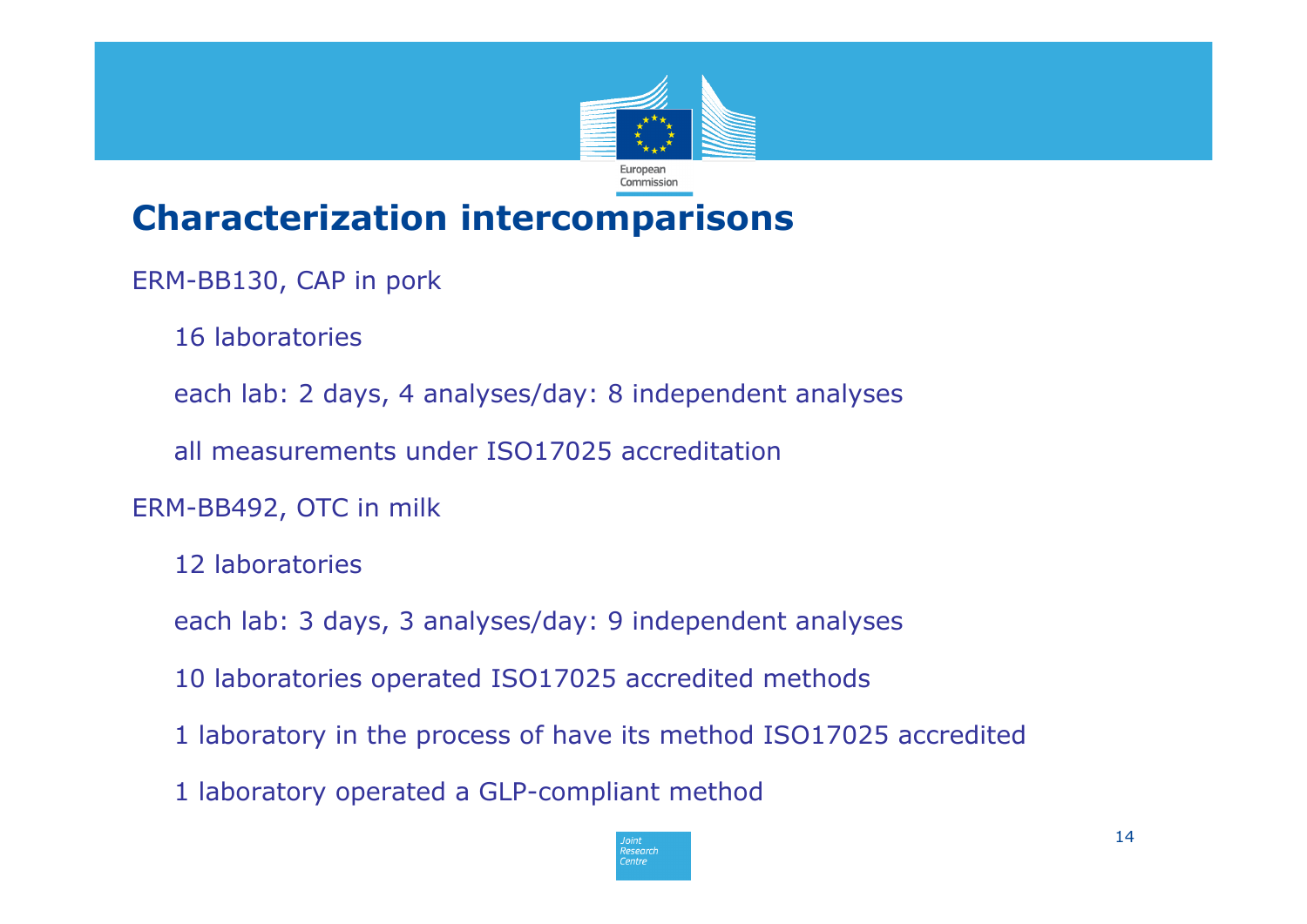

#### **Result for CAP in pork:**



Overestimation of purity of in-house calibrants in one case (lab 15)

data set lab 15 excluded, as technically invalid (non-linear calibration line)

2 data sets (labs 10 and 14) not considered, as the measurand was different (free CAP versus total CAP) – only those labs performed a  $\beta$ -glucuronidase digestion during sample preparation

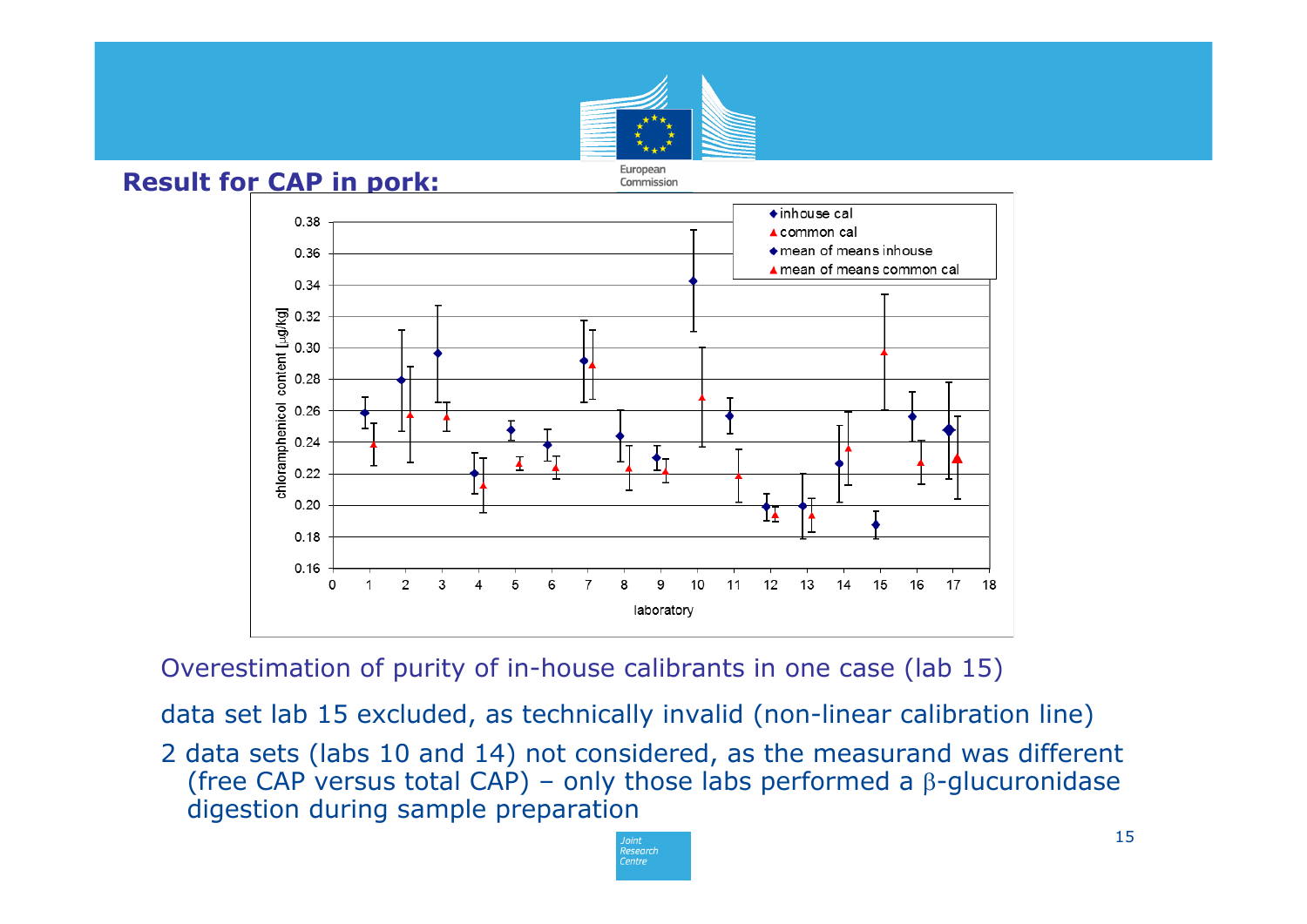

#### **Result for CAP in pork:**



# **Consequences on certified value and its uncertainty are significant!**

- u<sub>char</sub>[%] drops from 3.46 to 3.16 if the common calibrant is used
- Certified value and uncertainty change from 0.248  $\pm$  0.024  $\mu$ g/kg to 0.230  $\pm$ 0.021 μg/kg

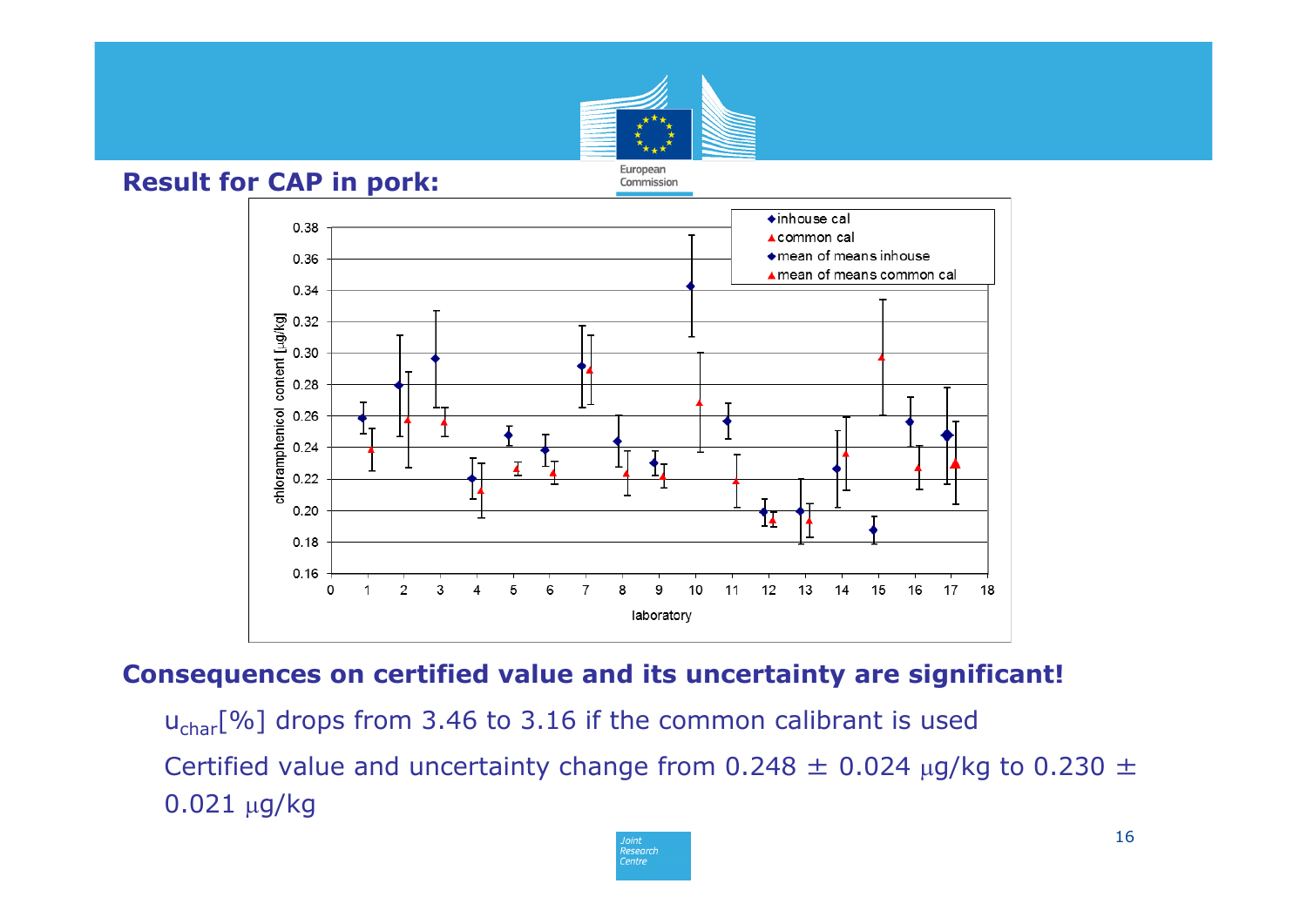

#### **Result for OTC in milk:**



Overestimation of purity of in-house calibrants in some cases (lab 2, 8)

Data sets labs 2 and 8 are technically invalid (not meeting requirements set by IRMM: non-linear calibration curve, inconsistent recovery values for QC sample)

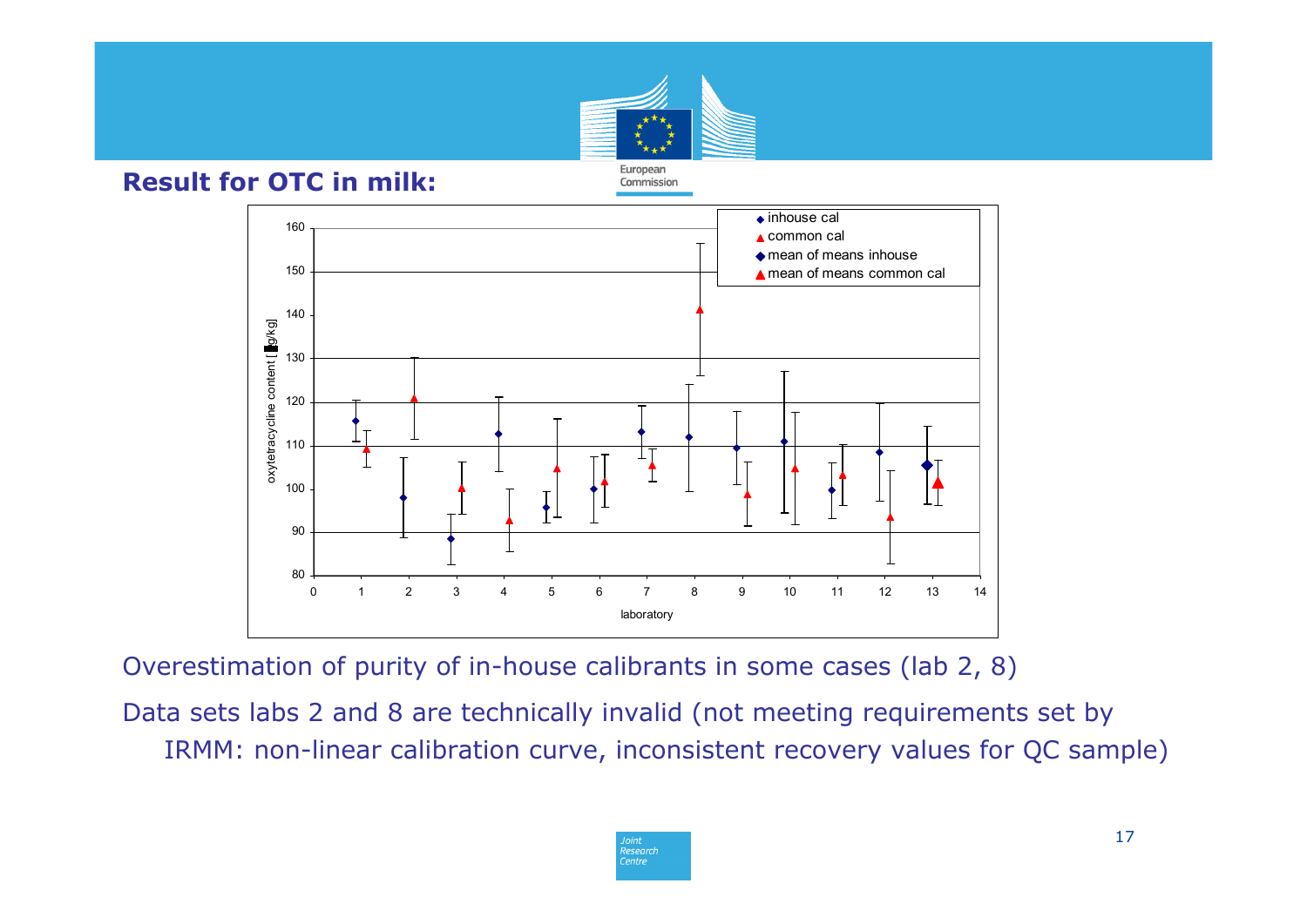

**Result for OTC in milk:** 



## **Consequences on certified value and its uncertainty are significant!**

 $u_{\text{char}}[\%]$  drops from 2.68 to 1.63 if the common calibrant is used Certified value and uncertainty change from  $105 \pm 12$  µg/kg to  $101 \pm 11$  µg/kg

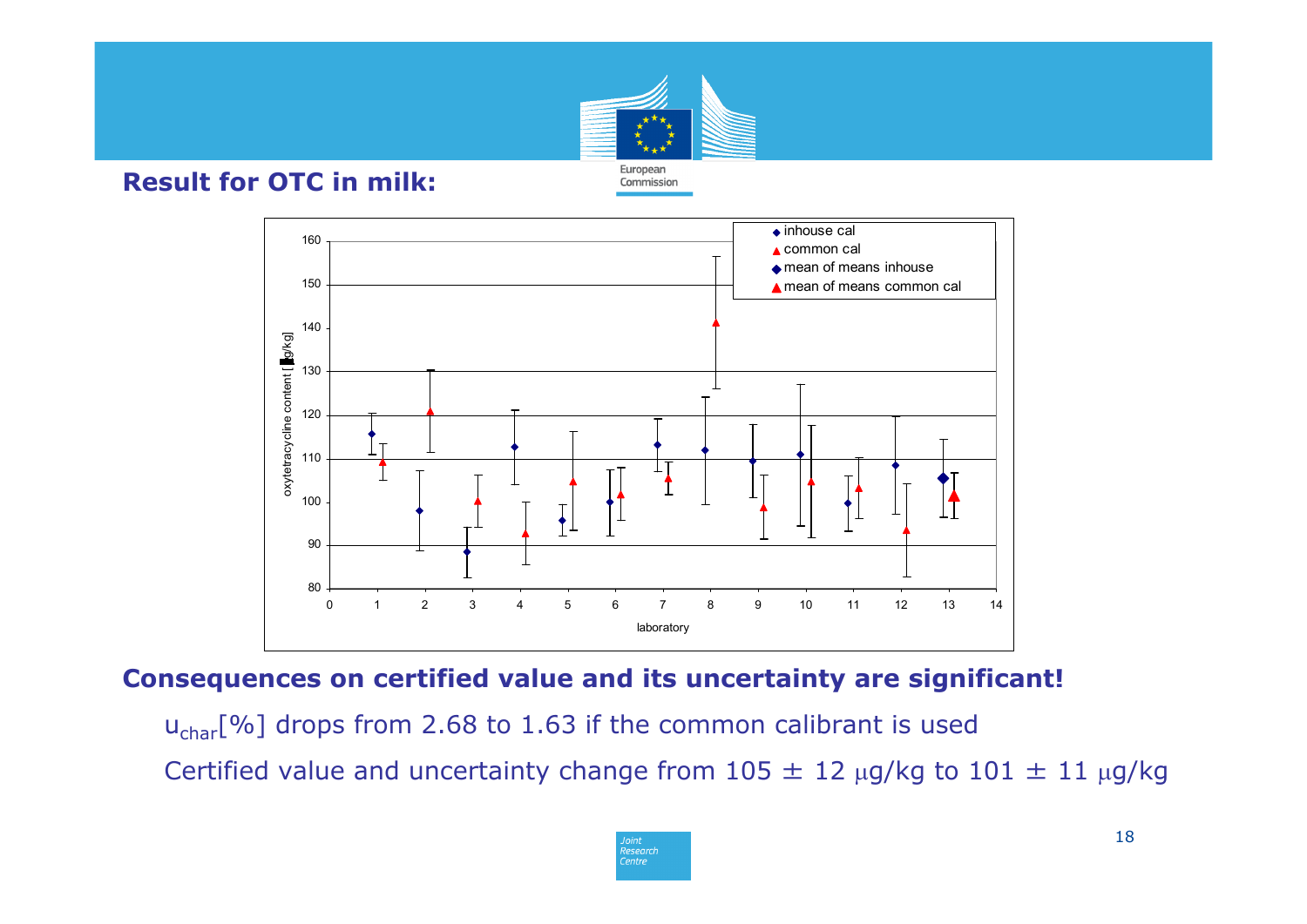

## **Some more considerations for one or the other approach**

Certification measurements versus "routine measurements" What typically is good enough for routine measurements, might not be sufficient for certification purposes

Calibration /calibrant uncertainty in context with expanded U of material, is it relevant?

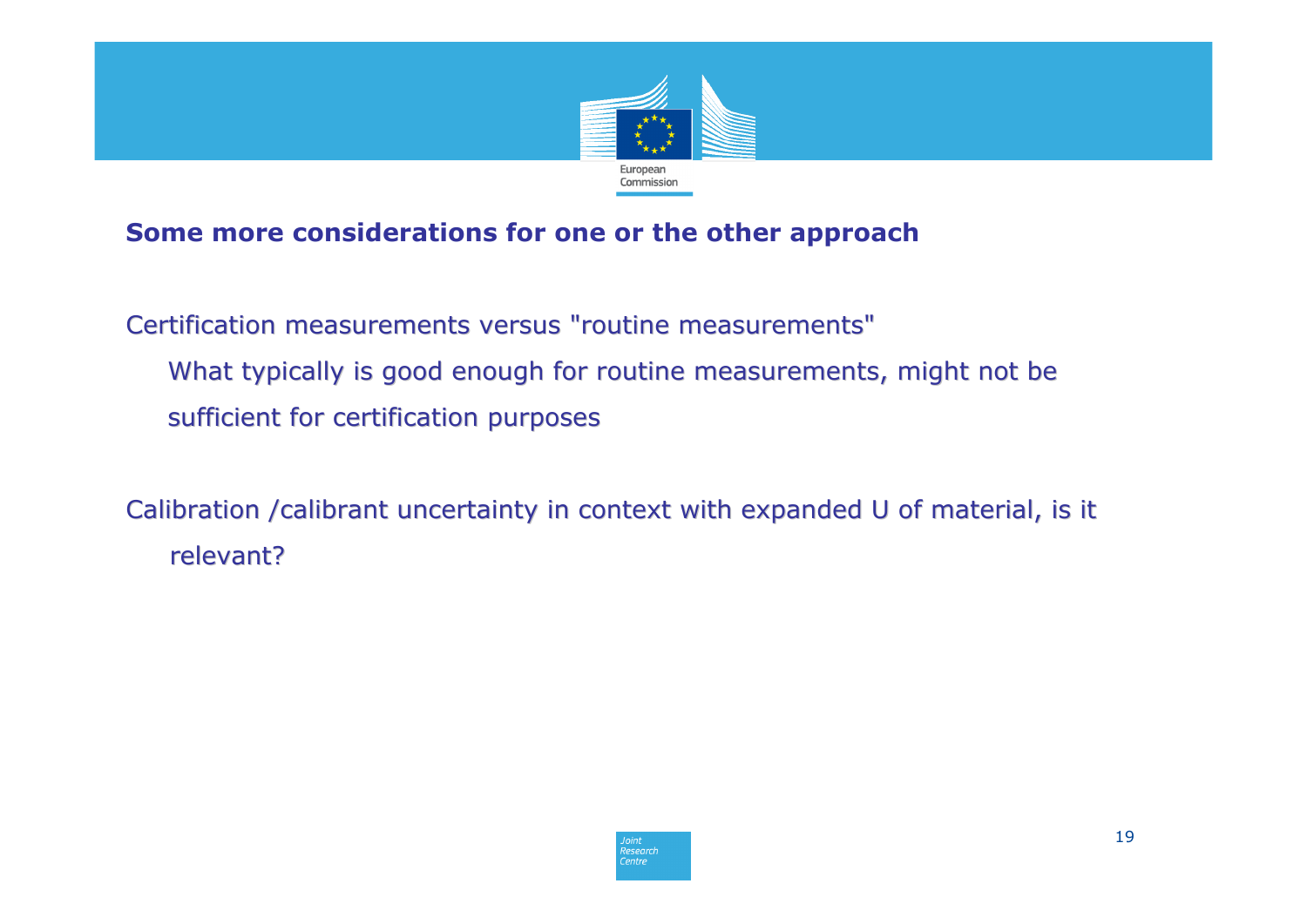

# **Metrological traceability for property values reference materials from IRMM:**

- 1. identity of the measurand, either:
	- structurally defined (e.g. total Cd)
	- operationally defined (e.g. total dietary fibre according to AOAC 2009.01)
- 2. quantity value of measurand, either:

to SIto artefact

*Koeber, R., Linsinger, T.P.J., Emons, H. (2010) Accred. Qual. Assur. 15, 255-262*

# **ERM policy statement for metrological traceability**

(http://www.erm-crm.org/)

Related to a combination of 5 attributes

- 1. body/matrix identification (e.g. partially skimmed milk)
- 2. property/component identification (e.g. OTC as defined by xxx)
- 3. quantity/kind of quantity: (e.g. mass fraction)
- 4. number and its uncertainty: (e.g.  $101 \pm 11$ )
- 5. measurement unit (e.g.  $\mu$  g/kg)

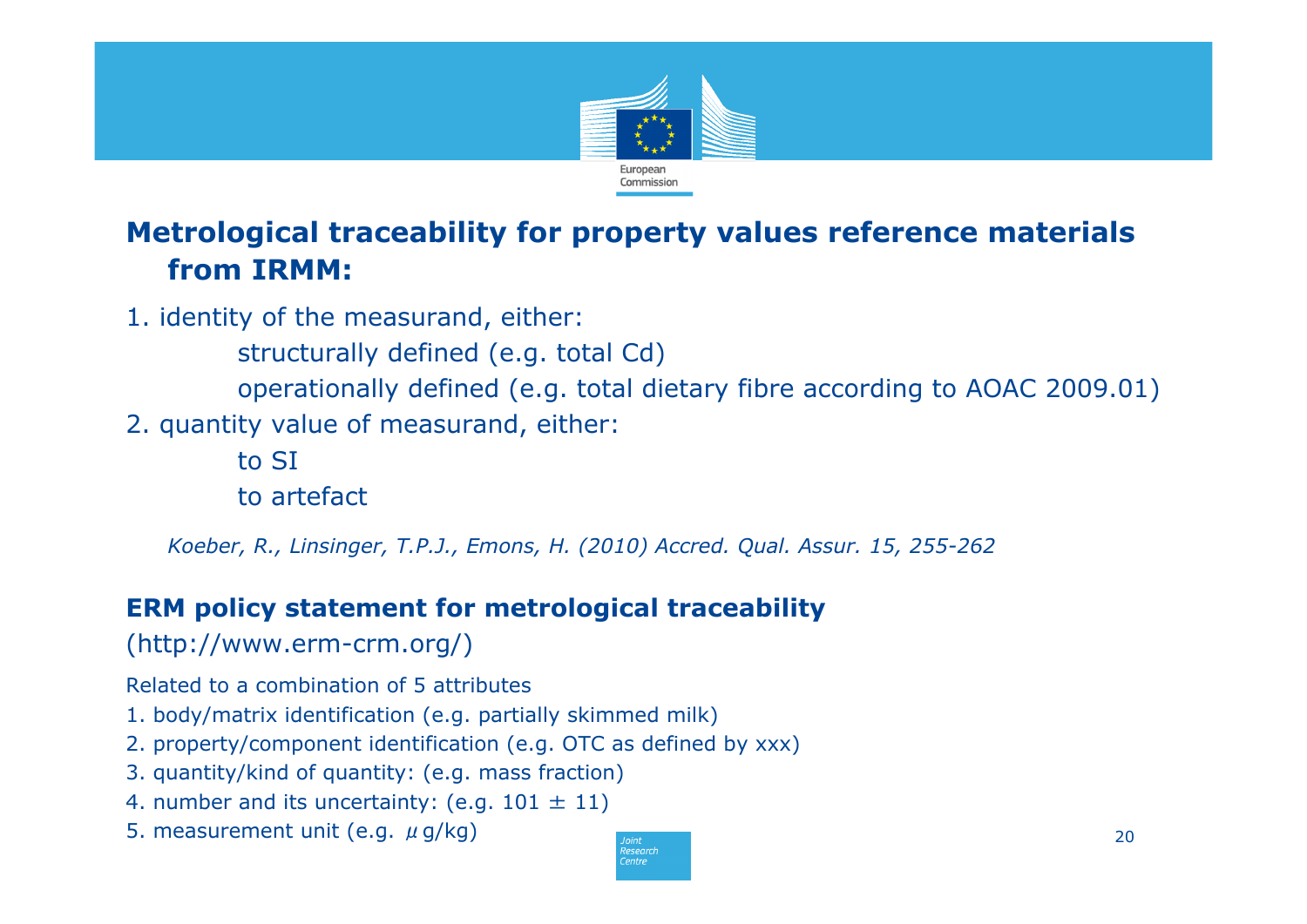

# **Traceability statement on certificate (OTC)**

| <b>PARTIALLY SKIMMED MILK</b>                                                                                                                                                                                                                                                                                                                                                                                                                                                                                                                                                           |                                               |                                |
|-----------------------------------------------------------------------------------------------------------------------------------------------------------------------------------------------------------------------------------------------------------------------------------------------------------------------------------------------------------------------------------------------------------------------------------------------------------------------------------------------------------------------------------------------------------------------------------------|-----------------------------------------------|--------------------------------|
|                                                                                                                                                                                                                                                                                                                                                                                                                                                                                                                                                                                         | <b>Mass fraction</b>                          |                                |
|                                                                                                                                                                                                                                                                                                                                                                                                                                                                                                                                                                                         | Certified value <sup>2)</sup><br>$[\mu g/kg]$ | Uncertainty 3)<br>$[\mu g/kg]$ |
| Oxytetracycline (sum of oxytetracycline and 4-epi-oxytetracycline) <sup>1)</sup>                                                                                                                                                                                                                                                                                                                                                                                                                                                                                                        | 101                                           | 11                             |
| 1) Oxytetracycline as measured by liquid chromatography - tandem mass spectrometry and liquid chromatography - diode array detection.<br>Different sample preparation procedures (extraction and clean-up) were applied.<br>2) The value is applicable to the material when reconstituted according to the specified procedure (page 3). The certified value is the<br>unweighted mean of 10 accepted set of results, each set being obtained in a different laboratory, using the calibration substance provided.<br>The value is traceable to the International System of Units (SI). |                                               |                                |
| 3) Expanded uncertainty with a coverage factor $k = 2$ corresponding to a level of confidence of approximately 95 % estimated in accordance<br>with ISO Guide 98-3, Guide to the Expression of Uncertainty in Measurement (GUM), ISO, 2008.                                                                                                                                                                                                                                                                                                                                             |                                               |                                |

#### Value traceable to the SI via the use of the common calibrant

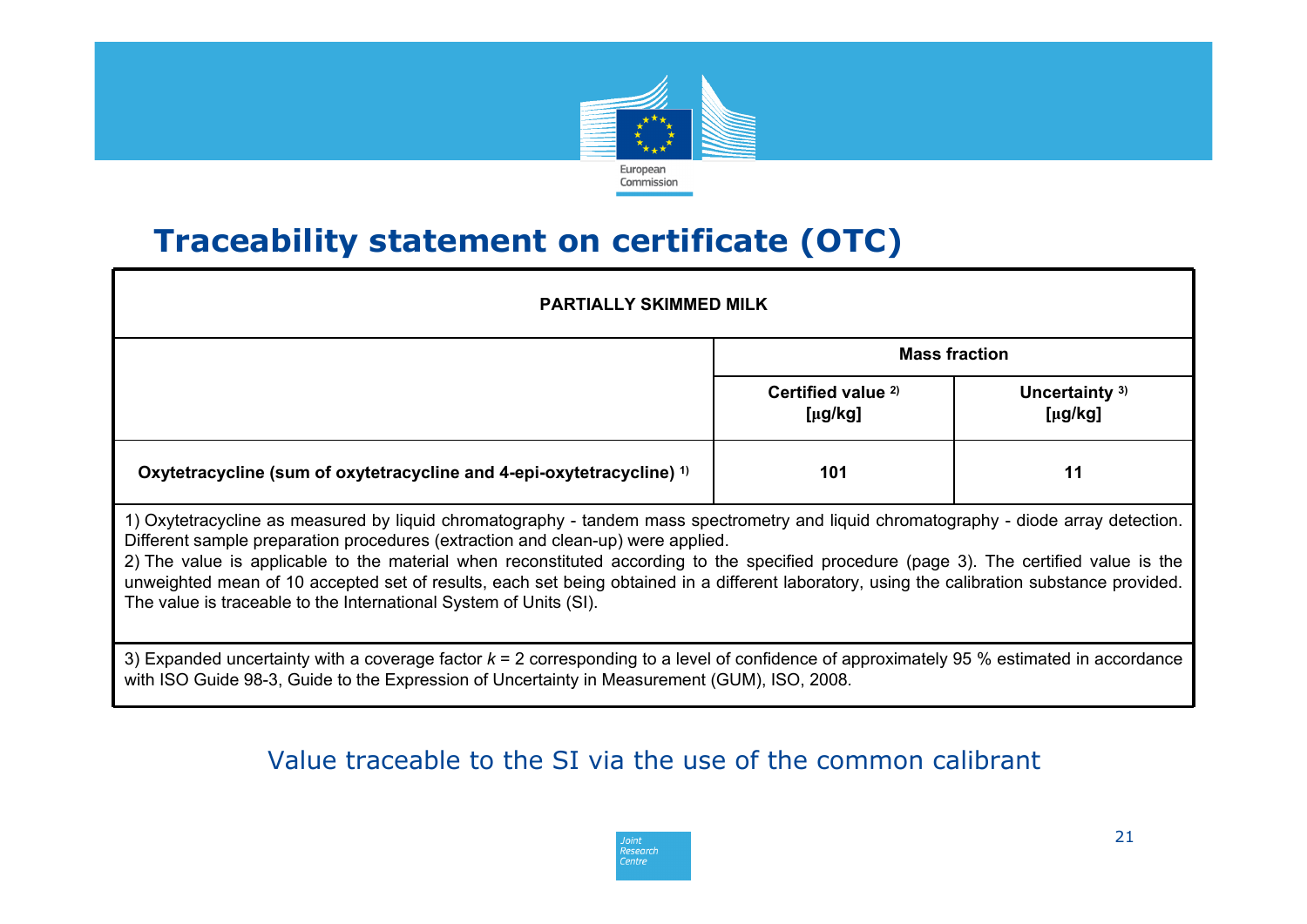

# **Conclusions and take-home messages**

Different requirements for routine measurements and measurements used to certify reference materials

Degree of difference among the two calibration approaches is case-depending (analyte, matrix, performances of methods)

The two examples: some hints to overestimation of purity of in-house calibrants

Type of calibration influences both accuracy and traceability

Common calibrant approach favourable if calibrant purity is not well established